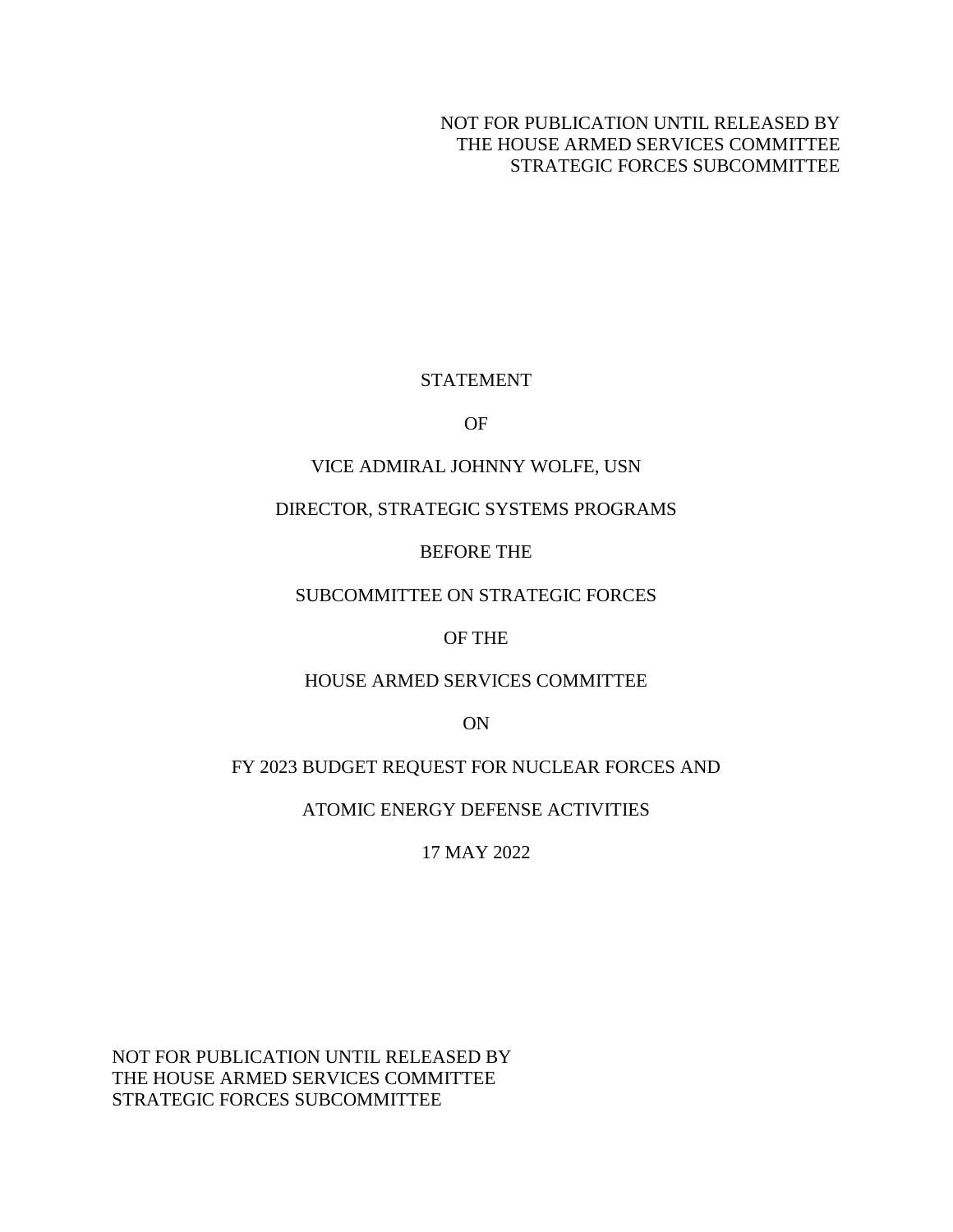#### **Introduction**

Chairman Cooper, Ranking Member Lamborn, and distinguished Members of the subcommittee, thank you for this opportunity to discuss the sustainment and recapitalization of the sea-based leg of the nuclear triad. It is an honor to represent the Navy's Strategic Systems Programs (SSP) and the contributions the Navy provides to our national and global security through Sea Based Strategic Deterrence.

As ADM Richard, Commander, US Strategic Command, testified before this committee just last month, "Every operational plan in the DoD, and every other capability we have rests on the assumption that strategic deterrence, and in particular nuclear deterrence, will hold. If strategic or nuclear deterrence fails, integrated deterrence and no other plan or capability in the DoD will work as designed. The Nation's nuclear forces underpin integrated deterrence and enable the U.S., our Allies and partners to prevent, and if necessary, confront aggression around the globe using all instruments of national power." Nuclear weapons remain the most powerful and destructive weapons known to humanity. As long as nuclear weapons exist, we have a special charge to be responsible custodians of our nuclear capabilities and work with a sense of urgency to create a security environment that would allow for their elimination. SSP takes this charge very seriously.

SSP's core mission comprises two fundamental lines of effort: the safety and security of our Nation's strategic assets entrusted to the Navy; and the design, development, production, and sustainment of the Navy's Strategic Weapons System (SWS). We strive to maintain a culture of excellence, underpinned by rigorous self-assessment, to achieve the highest standards of performance and integrity for personnel supporting the strategic deterrent mission. We focus unremittingly on our tremendous responsibility for the custody and accountability of our Nation's nuclear assets. The men and women of SSP, our Sailors, our Marines, our Navy Masters at Arms, our Coast Guardsmen, and our industry partners remain dedicated to supporting the strategic deterrence mission, to responding to the emerging needs of our warfighter, and to protecting and safeguarding our Nation's assets with which we are entrusted. We certainly could not do this without the support from this Committee.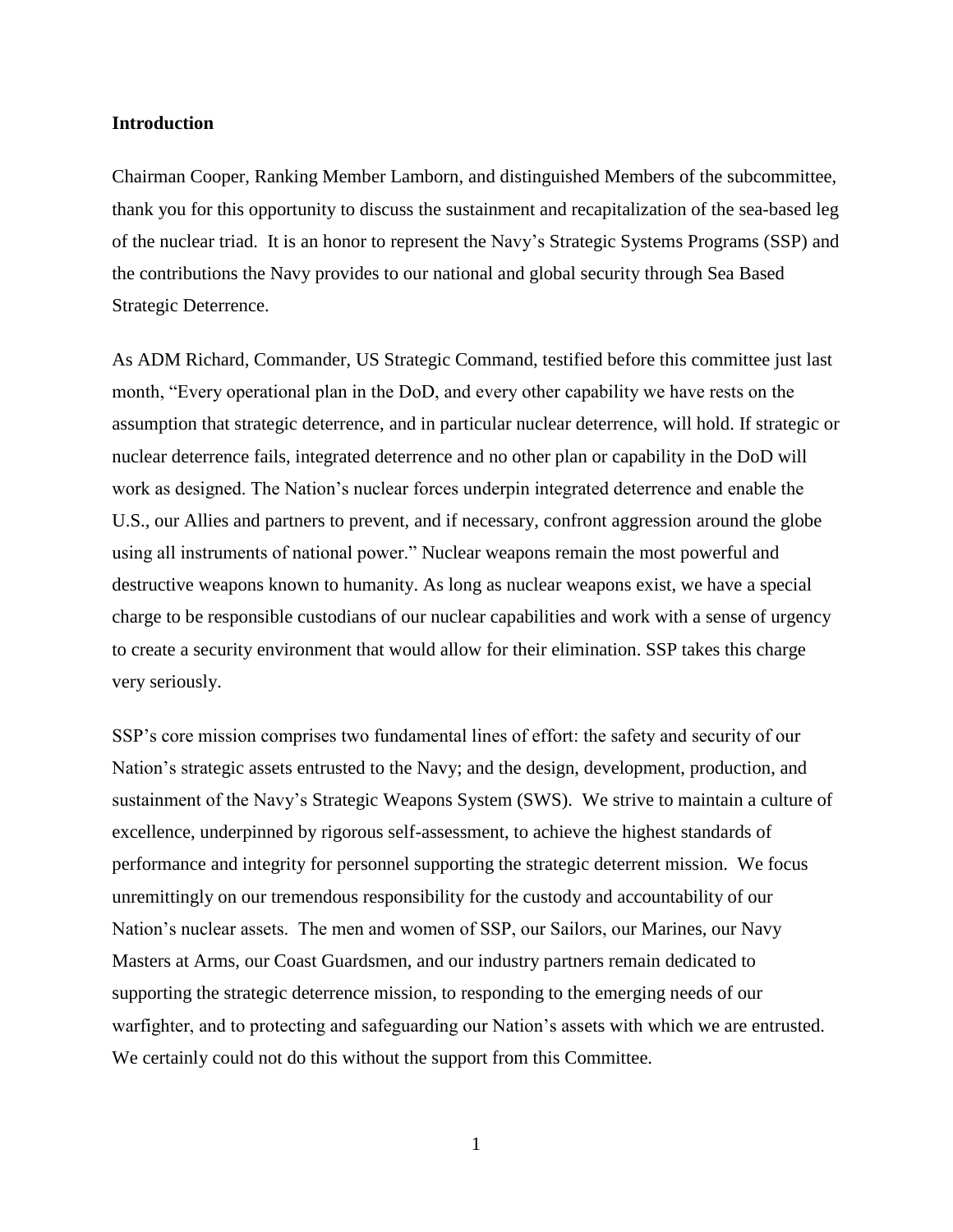The Nation's nuclear triad consists of intercontinental ballistic missiles, heavy bombers, and ballistic missile submarines (SSBNs) equipped with submarine-launched ballistic missiles (SLBM). These platforms and their associated weapons systems are essential to the very foundation of our Nation's security and survival. The Navy must defend the Homeland with an assured nuclear deterrent from beneath the sea to deter all forms of strategic attack. While the U.S. nuclear arsenal remains safe, secure and effective, most U.S. nuclear deterrent systems – including the SSBN fleet – are operating beyond their original design life, increasing concerns about mission effectiveness, reliability and availability. Replacement programs are ongoing, but there is little or no margin between the end of useful life of existing programs and the fielding of their replacements.

The U.S. Navy provides the most survivable leg of the nuclear triad with the interdependent *Ohio*-Class SSBNs and the TRIDENT II D5 SWS. The SSBN fleet is responsible for more than 70 percent of the Nation's operationally deployed nuclear warheads that are subject to the New START Treaty. As the Navy carefully manages the approach to end of life of *Ohio*-Class SSBNs, addressing the viability of the SWS throughout the life of the *Columbia*-Class SSBNs remains a top priority. *Columbia*-Class SSBNs will ensure the effectiveness and availability of the nation's Sea Based Strategic Deterrent through the 2080s. The currently deployed TRIDENT II D5 Life Extension (D5LE) missiles will support initial load–outs on *Columbia*, but modernization of the D5LE SWS, via D5LE2, is required to support later *Columbia*-Class missile inventory and seamlessly sustain USSTRATCOM requirements. D5LE2 will ensure the SWS will be flexible and adaptable in order to maintain demonstrated performance and survivability despite the dynamic threat environment.

As the fourteenth Director, it is my highest honor to serve as the program manager, technical authority, safety and security lead, regulatory lead, and U.S. Project Officer under the Polaris Sales Agreement (PSA) for the Naval Nuclear Weapons Program. Most importantly, I am honored to represent the men and women of SSP, comprising approximately 1,500 Sailors, 1,000 Marines, 300 Coast Guardsmen, 1,400 civilians, and thousands of contractor personnel. It is my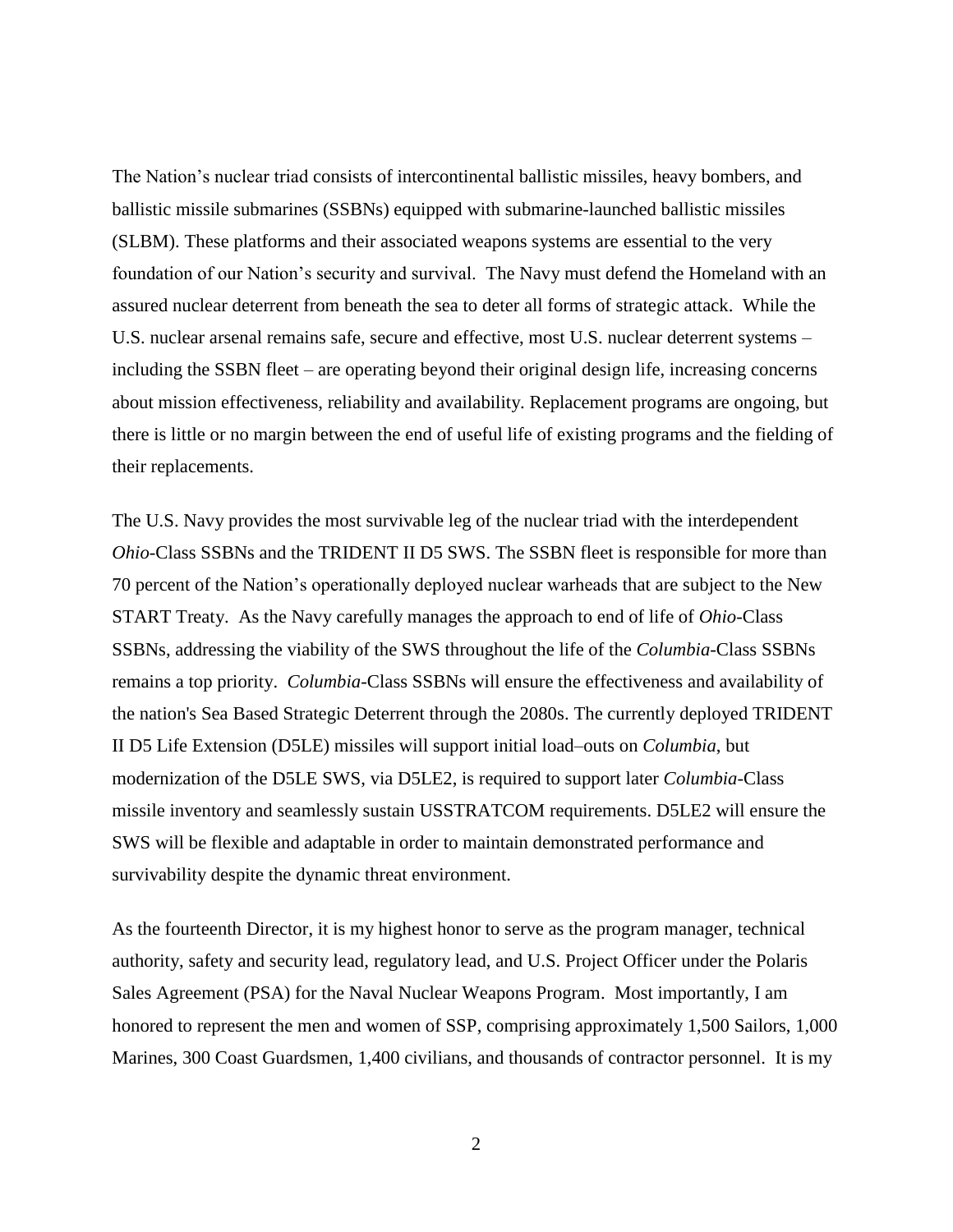most critical goal to ensure they are poised to execute the mission with the same level of success, passion, and rigor both today *and* tomorrow as they have since our program's inception in 1955.

#### **SWS Sustainment on** *Ohio***-Class SSBN and Procurement for** *Columbia-***Class SSBN**

The fragile relationship between sustainment of our legacy systems and the development and production of their replacements is an ever-present factor in the calculus of effectively deterring adversaries. The Navy's highest priority acquisition program is the *Columbia*-Class submarine. The *Ohio*-Class SSBNs will begin decommissioning in the late 2020s, and the *Columbia*-Class must be ready to begin patrols no later than early FY31. Recapitalizing our SSBNs is a significant investment that only happens every other generation, making it critically important that we do it right and on time. Delays to the Navy's SSBN modernization plan are not an option. The continued assurance of our sea-based strategic deterrent requires not only a next class of ballistic missile submarines, but equally critical, a credible SWS – to include not just the weapon system itself, but the infrastructure and the people as well. The Navy is taking the necessary steps to ensure that the next generation deterrent is designed, built, delivered, and tested on time and provides flexibility and adaptability in a dynamic threat environment.

To lower development costs and leverage the proven reliability of the TRIDENT II D5 SWS, the *Columbia*-Class SSBN will enter service with the same functionality and performance of the currently deployed TRIDENT II D5 SWS, including the life extended TRIDENT II D5 missile, which resides on today's *Ohio*-Class submarines. Maintaining a common SWS during the transition between existing and successor submarine platforms allows the Navy to leverage a mature material and knowledge enterprise, thus reducing programmatic costs and risks. Life extended missiles will be shared with both the *Ohio* and *Columbia*-Class submarines in the U.S. and, under the auspices of the PSA, with the United Kingdom (UK) *Vanguard*-Class and *Dreadnought*-Class submarines into the 2040s.

### **TRIDENT II D5 Life Extension and Life Extension 2**

The TRIDENT II D5 SWS capability has been deployed on the *Ohio*-Class ballistic missile submarines for nearly three decades and is planned to be deployed more than 55 years. This demand to maintain demonstrated high performance while extending the service life past initial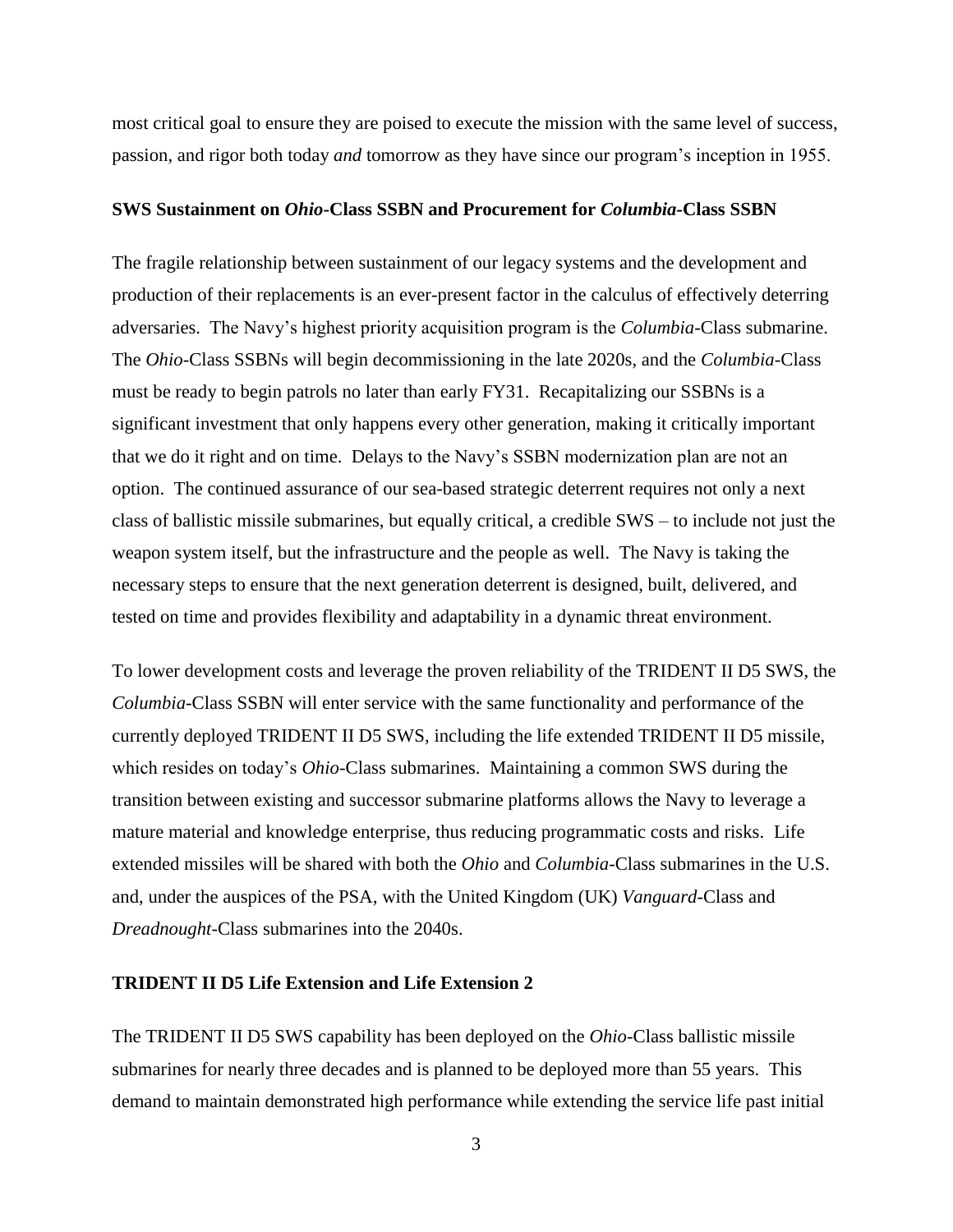design requirements required a missile life extension effort in order to support the *Ohio*-Class submarine service life and, in concert with the Shipboard Modernization Program for shipboard systems, to serve as the initial SWS for the *Columbia-*Class SSBN. The D5LE will ensure an effective and credible SWS on both the *Ohio-*Class and *Columbia-*Class SSBNs into the 2040s.

As the Navy carefully manages the approach to end of life of our *Ohio-*Class SSBNs, we must address the viability of the SWS throughout the life of the *Columbia-*Class SSBNs. A minimum of twelve *Columbia-*Class SSBNs will replace today's 14 *Ohio* SSBNs and beginning in FY30, D5LE missiles will support initial load–outs on *Columbia* (Hulls 1-8). Production of additional D5LE missiles is not practical due to obsolete parts and the lack of a robust industrial base. The TRIDENT II D5 Life Extension 2 (D5LE2) program is required to modernize the SWS to support *Columbia-*Class missile inventory starting in FY39 (targeting Initial Fleet Introduction – or, IFI – on *Columbia* Hull 9). It will be incorporated on all follow on Hulls as well as Hulls 1-8 during their Extended Refit Period from FY39-49 to continue to meet USSTRATCOM requirements. D5LE2 will ensure the weapon system maintains demonstrated performance and remains survivable while facing a dynamic threat environment driven by two near peer competitors until *Columbia* end of life.

D5LE2 is a hybrid of pull-through cost-effective technology (e.g., solid rocket motors, ignitors) and redesigned and updated components (e.g., avionics, guidance, system architecture). D5LE2 is structured to maintain today's unmatched reliability and demonstrated performance, while unlocking untapped system potential to efficiently respond to emerging needs and to maintain a credible Sea Based Strategic Deterrent.

As directed in the 2018 Nuclear Posture review, SSP executed system architecture studies in FY20-22 to evaluate solutions to problems associated with emerging threats, supportability, and adaptability required to address challenges in a dynamic threat environment. Additionally, activities focused on missile and guidance technology to determine the effective composition of redesign, remanufacture, and pull-through of highly reliable components. This ensures longerlead, unique SLBM subsystems are mature for a Preliminary Design Review in FY28, Critical Design Review in FY32, first flight off a pad in FY33, Low Rate Initial Production in FY34 and flight testing off a manned platform in FY36. FY23 activities continue the refinement of systems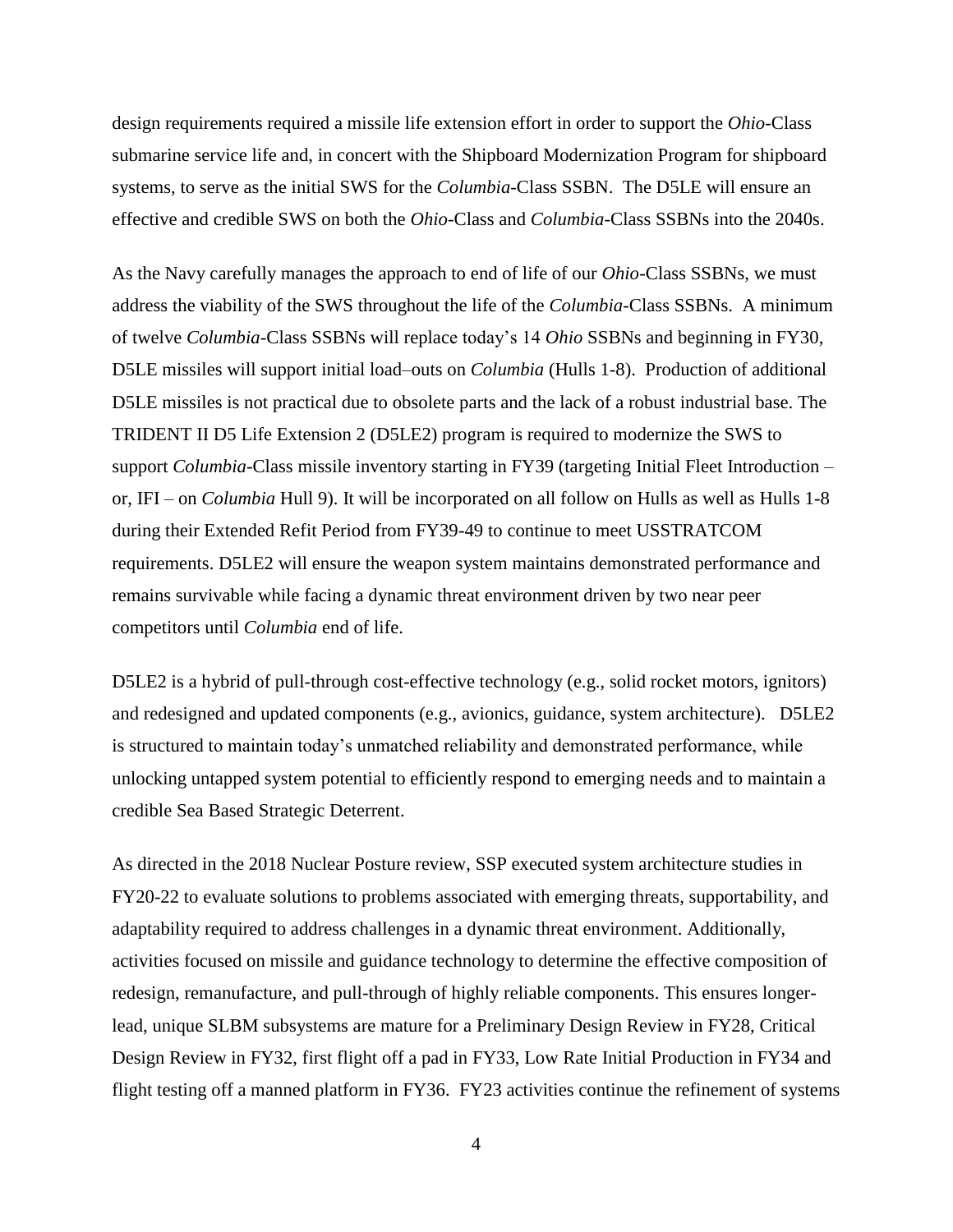studies and critical Missile and Guidance Technology work while beginning focused subsystem redesign and industrial base development activities for the D5LE2 program.

Unlike SLBM programs of the past, D5LE2 does not have the benefit of a healthy industrial base that comes from maintaining production and continuous development. These efforts will be critical to reconstituting the SLBM industrial base to restart production on critical components whose production lines were shut down over the last decade and to build a workforce to design and develop subsystems to meet unique nuclear weapons surety requirements. The Administration recognizes the need for D5LE2 and will prioritize near-term investments to ensure that D5LE2 is effective in the expected threat environment and delivers on time. In short, full support of D5LE2 today is vital to achieving 2039 IFI and to embarking on a path that maintains an SLBM deterrent capability through the service life of the *Columbia* Class SSBN.

#### **Warhead and Reentry Body Activities**

The Navy is also working in partnership with the Department of Energy's (DOE) National Nuclear Security Administration (NNSA) to refurbish our existing reentry systems and develop new reentry systems in response to USSTRATCOM requirements. As the threat environment the nuclear enterprise faces continues to evolve, it is critical that the Navy designs, develops, and deploys programs that meet the needs of the Warfighter. The TRIDENT II D5 missile is capable of carrying two types of warhead families today, the W76 and the W88. The W93/Mk7 warhead will be designed for use on both the D5LE and D5LE2 missiles and, through the Polaris Sales Agreement and Mutual Defense Agreement, will support the United Kingdom's sovereign Replacement Warhead program. In 2019, NNSA completed the W76-1 Life Extension Program (W76-1/Mk4A), marking the U.S. stockpile's first full-scale warhead refurbishment program. The Navy continues to work on modernizing integrated aeroshells that house these warheads through the Mk4B program with the inclusion of a Shape Stable Nose Tip, which reduces reentry variability and improves performance margins.

The W88/Mk5 warhead continues to undergo its refurbishment program (ALT370) on a revised timeline based on capacitor component issues that did not meet reliability requirements. The Navy and NNSA coordinated on tightly coupled schedules for the fleet, the nuclear enterprise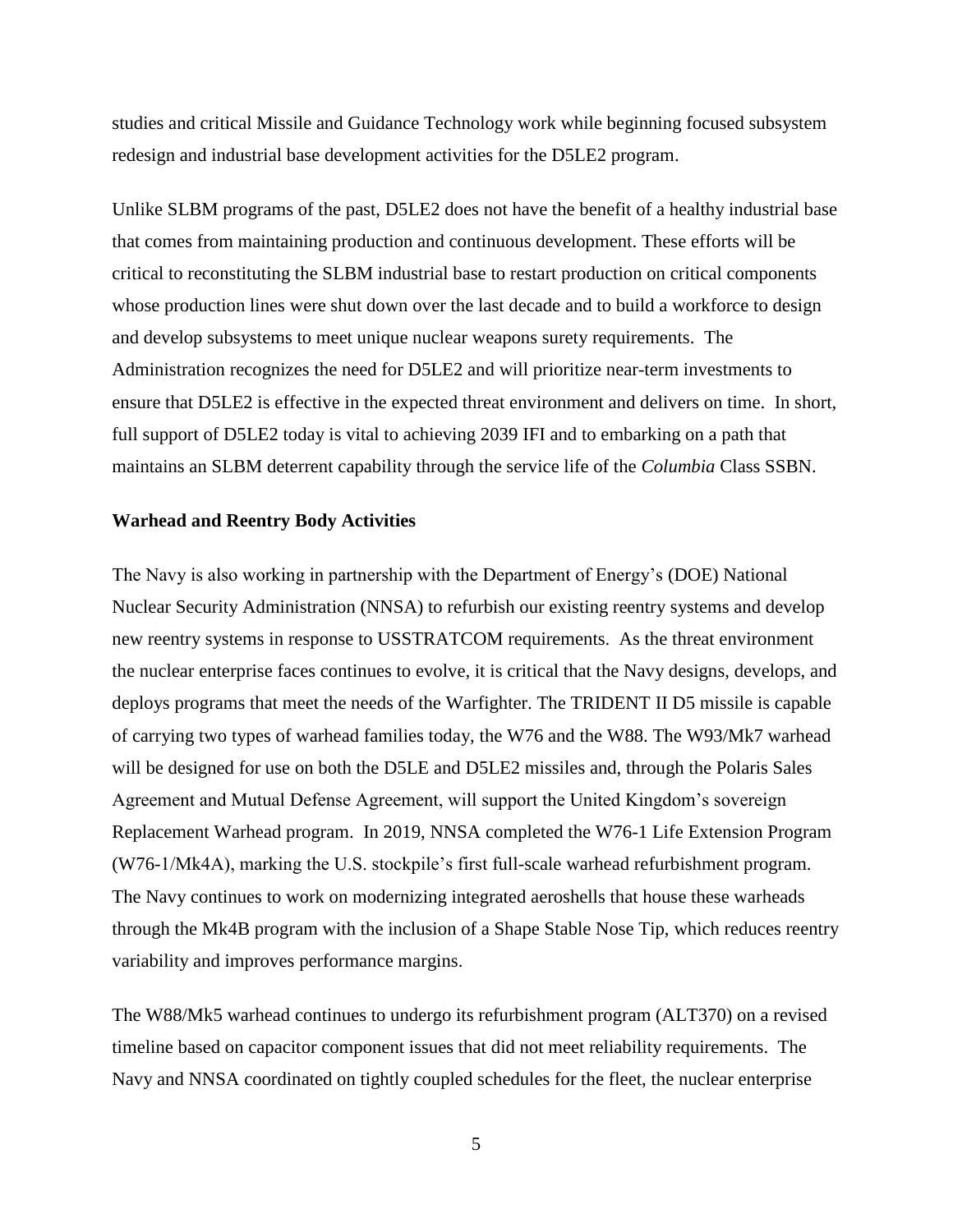weapons complex, and production of affected non-nuclear components to execute an 18-month delay to the original schedule that was approved by the Nuclear Weapons Council (NWC). This program reached the First Production Unit milestone on schedule in 2021 and achieved Initial Operational Capability in January 2022. I am confident that our teams will continue to work together to manage and deliver this program, as we have historically addressed refurbishment challenges with a mission-focused attitude and rigor. The Navy will continue to prioritize meeting our Warfighters' requirements and minimizing disruption to the operational fleet to ensure that the sea-based leg of the triad continues to fulfill its deterrence mission. However, the setback this program faced is indicative of the pervasive and overwhelming risk carried within the nuclear enterprise as refurbishment programs face capacity, historical funding, and schedule challenges.

In 2021, the Navy entered Phase 1 of the joint DoD-DOE Nuclear Weapons Lifecycle Process with NNSA for the W93/Mk7. This effort will address evolving ballistic missile warhead modernization requirements; improve operational effectiveness for USSTRATCOM; and mitigate technical, operational, and programmatic risk in the sea-based leg of the nuclear triad while simultaneously reinvigorating the atrophied industrial base and modernizing a Cold War era stockpile. W93/Mk7 will provide flexibility and adaptability to meet future warfighter needs. With the near simultaneous age out of the deployed stockpile in the 2040s, the W93/Mk7 will help address production concerns in the weapons complex and ensure an uninterrupted at-sea deterrent for the sea-based leg of the nuclear triad. In FY22, the W93/Mk7 program received NWC authorization to proceed into Phase 2, Feasibility Study and Design Options, which will further refine and mature the design of the W93/Mk7 program in a manner that provides an affordable, credible, safe, and secure weapon to the Warfighter. Even with the addition of the W93/Mk7 to the stockpile, we will not increase the deployed stockpile. The Navy will work in close coordination with DoD, NNSA, the NWC, and the Congress as this effort matures, but we cannot continue to life extend our leftover Cold War era weapons and systems and successfully carry out our national strategy.

## **Industrial Base and Infrastructure**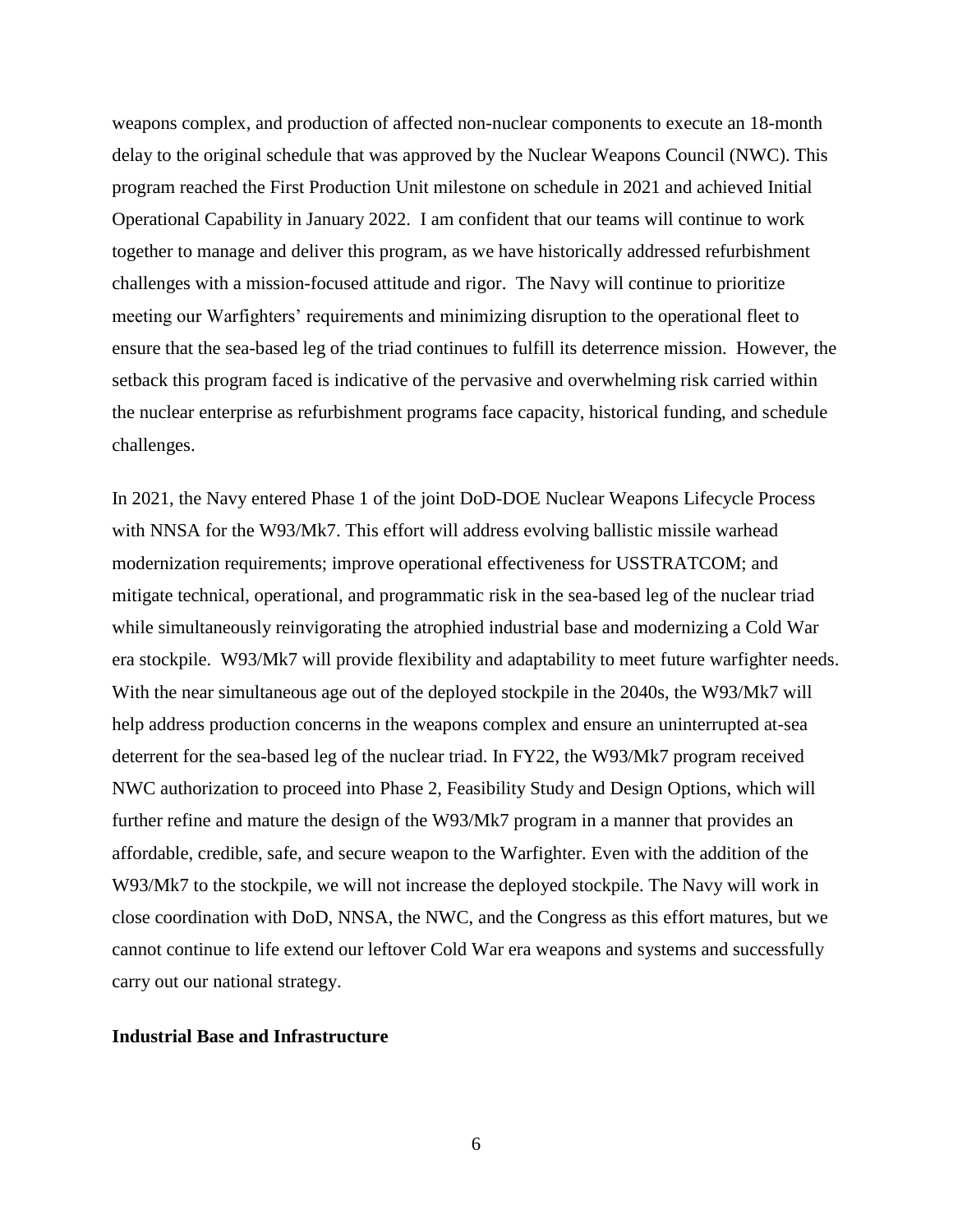To borrow again from ADM Richard's remarks, "maintaining and strengthening deterrence for the long term requires a modern infrastructure and industrial base able to develop credible capabilities necessary for a more challenging security environment." The nation requires a fully modernized nuclear force and supporting infrastructure to execute our national strategy. Our modernization needs cannot succeed without investing in the research and development (R&D), critical skills, and facilities needed to produce, sustain, and certify our nuclear systems. Ensuring robust defense and aerospace industrial base capabilities––such as radiation-hardened electronics, strategic inertial instrumentation, and solid rocket motors––remains an important priority in conjunction with R&D investment. SSP has placed particular emphasis on the solid rocket motor industry and its sub-tier suppliers and appreciates the support of the Congress to allow for the continuous production of these vital components. Essential to the nuclear deterrent is a national aeroshell production capability. The Navy has not delivered an integrated aeroshell since the 1980s and needs to reinvigorate a production capability that only resides in a small cadre of highly skilled experts in an exceptionally niche industry. Aeroshell investment supports the Navy but will also be cost-effectively leveraged by our colleagues in the Air Force – and also our strategic partners in the United Kingdom as they pursue their independent reentry program endeavors. Finally, R&D investment is critical to today's nuclear modernization needs to ensure that we advance necessary technology ahead of design needs and to train our workforce during the early years of development. If the nation does not continue to address these concerns, no amount of money will be able to adequately mitigate the risks associated with key stockpile and infrastructure losses.

From an infrastructure perspective, our program is entering unprecedented times. Existing facilities are reaching their 30-year recapitalization windows while we simultaneously face weapons systems modernization periods in order to meet future requirements. Investing in facility sustainment and modernization is required for cradle-to-grave operations. Appropriate Military Construction and Facility Sustainment, Restoration, and Modernization resourcing is critical to the Navy maintaining a credible deterrence posture to include providing more than 70 percent of the Nation's operationally deployed nuclear warheads. We will make smart investments to address through-put constraints and build in surge capacity to address requirements presented by new and emerging threats. The Navy relies on a limited footprint to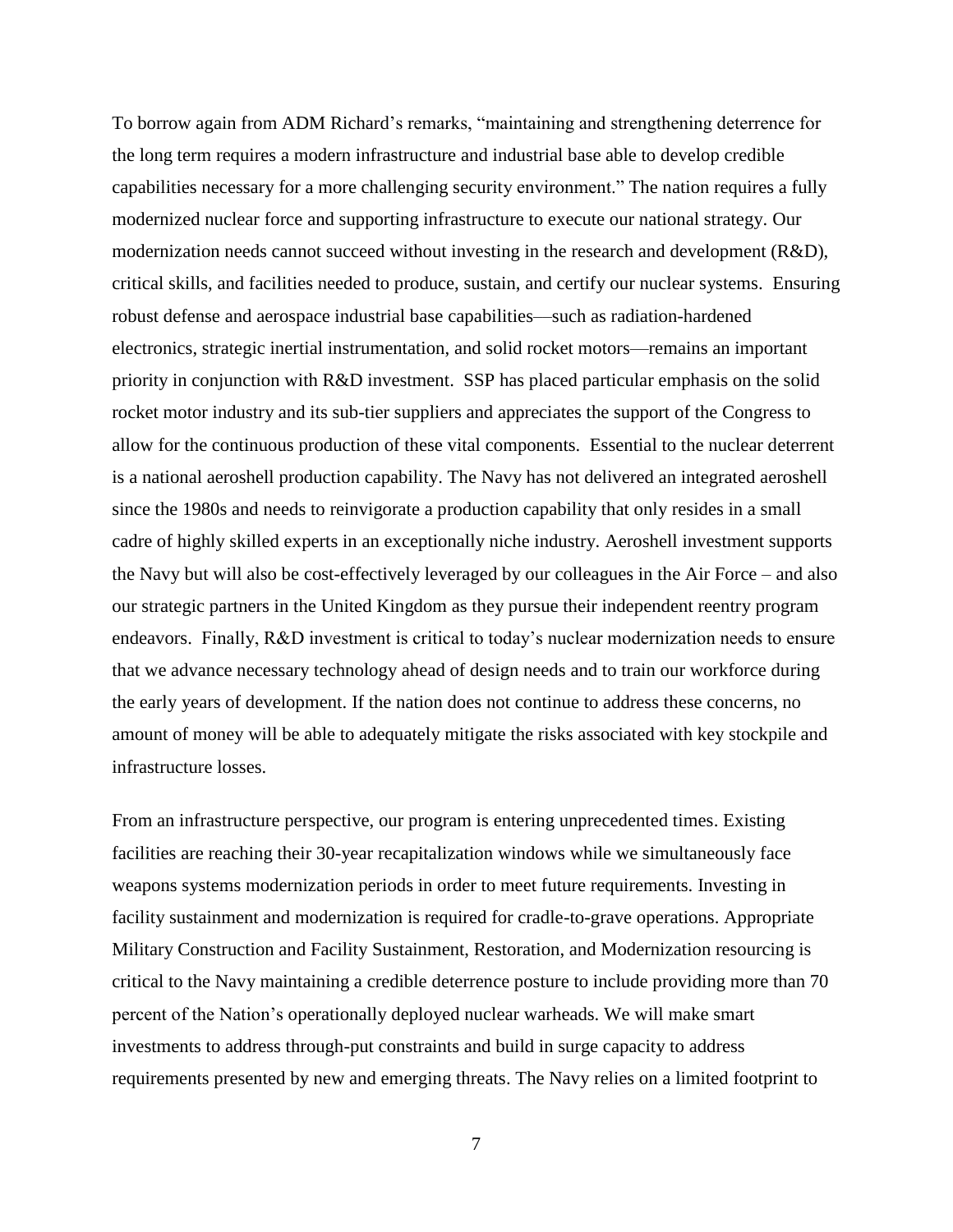process missiles and outfit the SSBNs. Maintaining and sustaining facilities is critical to meeting USSTRATCOM and Fleet mission requirements. Our nation, and the Navy, will continue to prioritize and resource the sustainment and modernization of its nuclear infrastructure enterprise to provide an effective and flexible deterrent now and into the future.

As the Navy executes the modernization and replacement of the SSBN and associated SLBM leg of the nuclear triad, DoD and NNSA's infrastructure must be prepared to respond in tandem to the evolving needs of the Nation. Of most importance, we must have an effective, resilient, and responsive plutonium pit production capability. This capability can address age-related risks, support planned refurbishments, as well as prepare for future uncertainty. Additionally, tritium, lithium, and uranium, and high explosives and energetics, among other strategic materials, are vital to ensuring the Navy can continue to meet its strategic deterrent requirements. Efforts to sustain and modernize deterrent forces must continue. Our strategic forces underpin every military operation around the world, and we cannot afford to delay given the increasing threats facing our nation.

## **Workforce**

History reminds us that the swift, successful creation and execution of the Fleet Ballistic Missile program in the 1950s was truly a result of national commitment, congressional support, and a cadre of hand-selected scientists, engineers, and inspirational leaders. Though process will always underpin our efforts, our dedicated predecessors––civilians, military, and industry partners alike––responded to the national need with focused determination and drove this program with a vision. People are as fundamental to our nuclear deterrent as the SWS itself. Today, SSP and its industry partners are focused on inspiring, growing, and retaining a generation of workforce that did not live through the darkest days of the Cold War. Connecting a new workforce to this fundamental global security mission remains an important task shared among the entire nuclear enterprise. A capable, credible, and affordable strategic deterrent for our Nation for the next 60 years requires not only technical, policy, management, and financial acumen––it requires passion and a commitment to making this our life's work.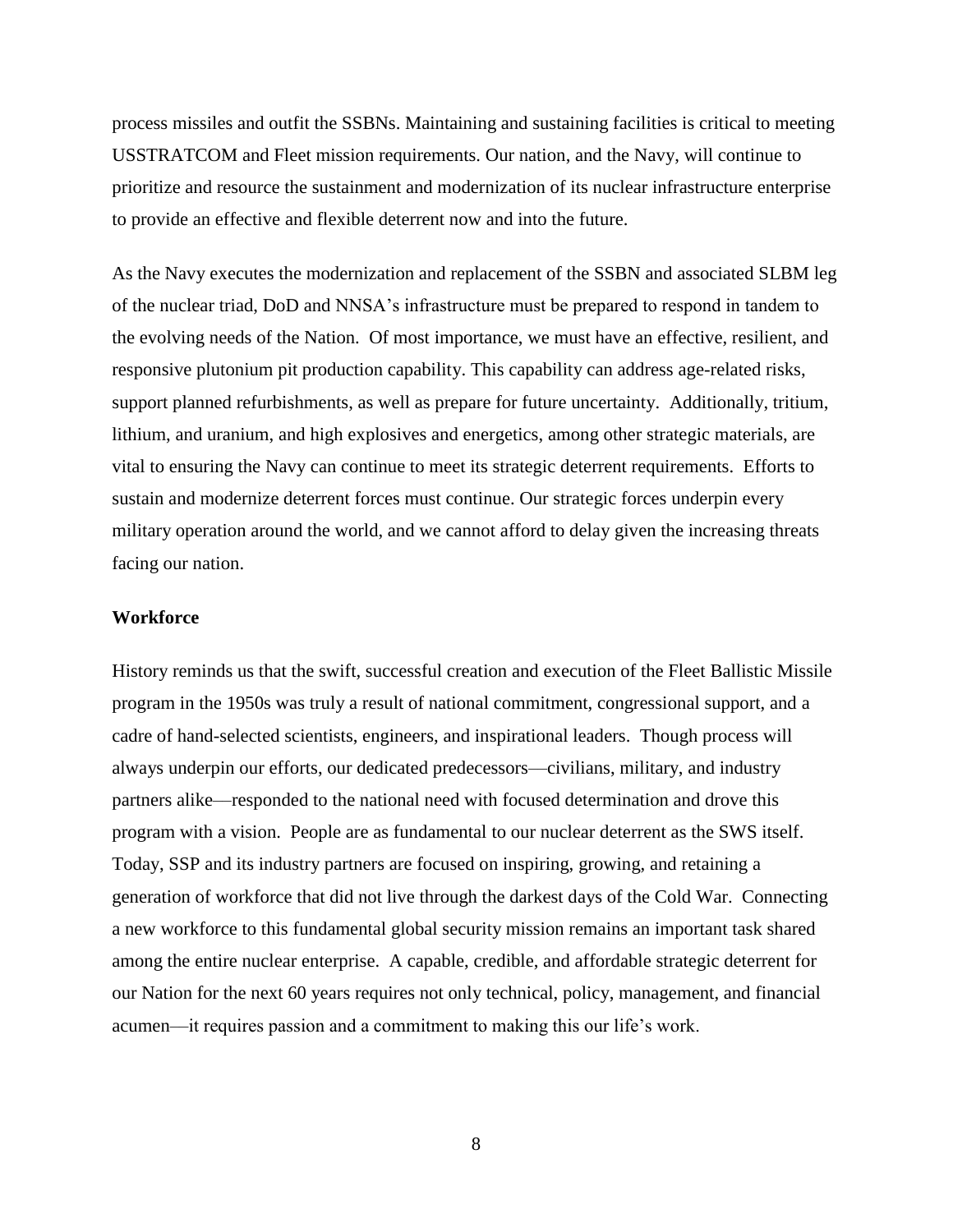SSP has made significant strides in recent years to honor our past, innovate our present, and ensure our future workforce is connected to the fundamental global security mission. In order to create the ideal workforce and workplace, SSP developed the SSP Human Capital Operating Plan (HCOP) in FY19. The HCOP is a five-year plan aligning human capital initiatives to SSP's strategic goals. SSP is now in the fourth year of the HCOP execution and is realizing valuable change from these efforts. The five goals and associated successes are outlined below.

Goal 1 – Recruitment and Retention: create and implement effective strategies to recruit and retain highly qualified candidates and employees, internal and external, sufficient to ensure that SSP fulfills its mission requirements. Accomplishments toward this end include: developing a comprehensive Talent Pipeline Strategy; Standardizing SSP-enterprise Exit & Stay Interview processes; Established Human Resources (HR) Data Analytics position and integrated efforts across HR functions;

Goal 2 – Talent Development and Sustainment: support, develop, and strengthen the workforce to continually evolve and successfully execute the mission. Accomplishments toward this end include: developing Science & Technology Subject Matter Expert career tracks; conducting a staffing study to assess current and future competencies and capacities; implementing robust mentorship programs; Established Career Development Counseling Program; and Developing an SSP Academy.

Goal 3 – Leadership Development: strengthen enterprise leadership at all levels through robust leadership development programs and clear assignment and execution of authority, accountability, and responsibility. Accomplishments toward this end include: Implementing robust coaching programs for leaders and developmental employees; delivering supervisory training for hybrid work environments; continuously promoting internal leadership programs; and Developing an HR Management for Supervisors course

Goal 4 – Culture: clearly define and communicate SSP culture and values. Reinforce and assess the organizational culture as necessary for continuous improvement at every level. Accomplishments toward this end include: Developing an improved employee recognition and awards process; delivering on-going health and wellness activities; establishing a 'We Heard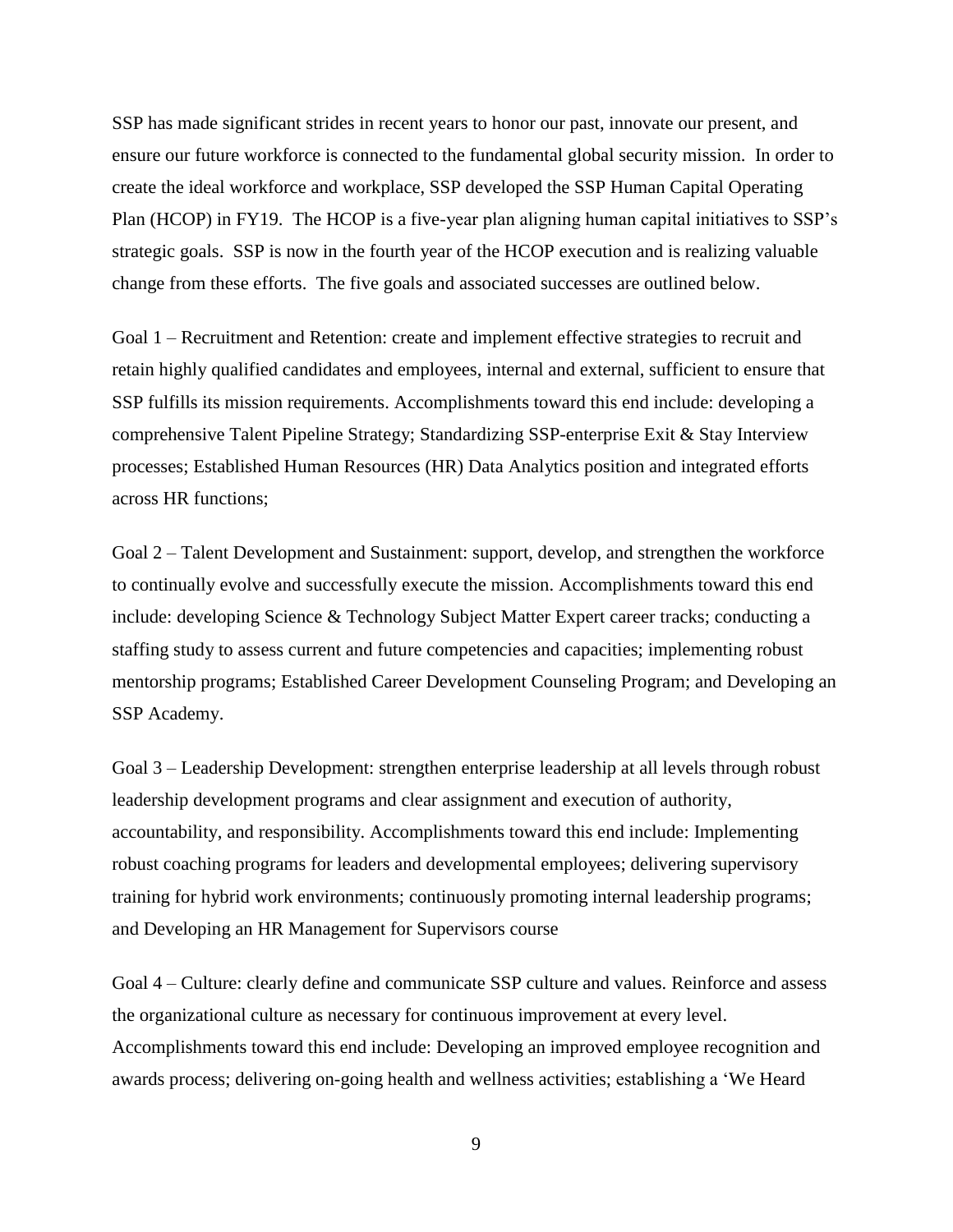You' campaign to communicate SSP's responses to feedback; defining SSP Culture and Values (Director's Intent) and developing SSP Culture Videos.

Goal 5 – Diversity and Inclusion: create and implement effective strategies to cultivate a diverse and inclusive work environment that promotes employee engagement and the exchange of different ideas, philosophies, and perspectives. Accomplishments toward this end include: Conducting barrier analysis; establishing Diversity and Inclusion Council; increasing use of Individuals with Disabilities Recruitment Program; and connecting a Leadership Learning Series with Special Emphasis Program.

#### **Polaris Sales Agreement: Support to the UK**

Development of the future SWS not only addresses known U.S. risks, it also supports the UK's critical need to recapitalize its deterrent and, given the UK deterrent's contribution and commitment to NATO, this recapitalization is essential to our NATO partners' overall defense posture. A critical component of the *Columbia*-Class Program is the procurement of a Common Missile Compartment (CMC) with the UK under the auspices of the Polaris Sales Agreement. Our partnership with the UK supports production of the CMC in both U.S. and UK build yards. Ensuring that the *Columbia-*Class program remains on schedule supports not only our Nation's operational requirements, but also the ability of the UK, one of our most important allies, to maintain its Continuous-at-Sea Deterrent. Similar to the U.S. Navy, the Royal Navy is recapitalizing its four aging *Vanguard* Class ballistic missile submarines with the *Dreadnought*  Class SSBN. The CMC will support today's TRIDENT II D5 SWS, which the U.S. Navy sells to the Royal Navy for deployment aboard its *Vanguard-*Class SSBNs, and that will be deployed as the initial loadout on both *Columbia* and the UK *Dreadnought-*Class SSBNs. For decades, U.S. policy has recognized that the independent UK nuclear deterrent adds to joint efforts to deter aggression and attack against NATO and thereby positively contributes to global stability. Under the 1958 Mutual Defense Agreement and the 1963 Polaris Sales Agreement, the United States Navy has provided decades of support and material, consistent with international law, to the UK deterrent program. Without this assistance, the cost and schedule risk to maintain the UK's independent deterrent would rise significantly, thus creating additional challenges for the UK in sustaining its nuclear contribution to NATO alongside the United States.